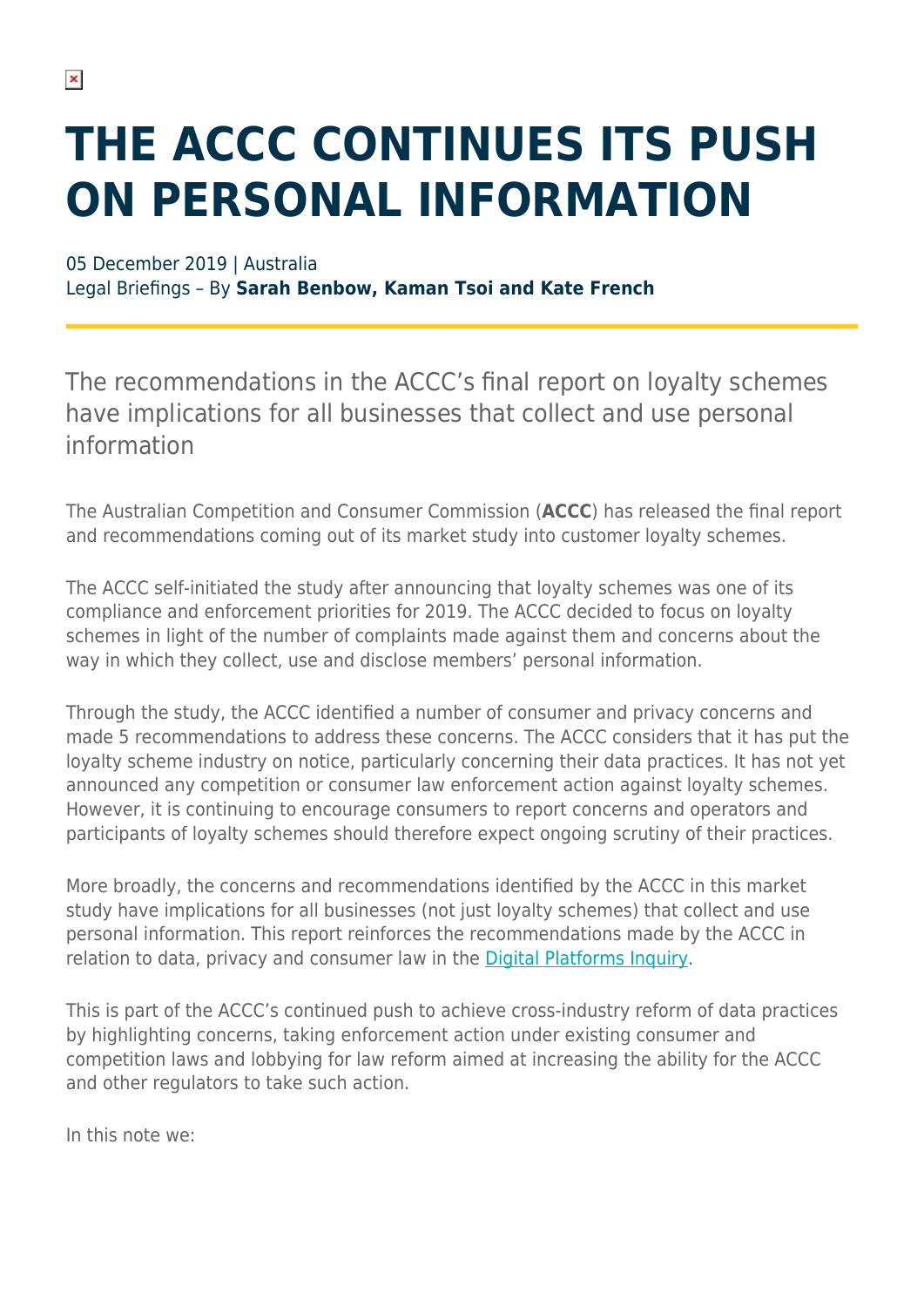- summarise the ACCC's concerns and recommendations relating specifically to loyalty schemes; and
- provide guidance on their implications for all businesses that collect and use personal information.

### **CONSUMER AND PRIVACY CONCERNS AND RECOMMENDATIONS**

The ACCC's consumer and privacy concerns centre on the level of transparency around the terms and conditions of customer loyalty schemes, particularly in relation to:

- the earning, expiry and redemption of points; and
- the use, collection and disclosure of personal information.

The ACCC's concern is that these terms are not transparent and that consumers are therefore unable to make informed decisions around the benefits of loyalty schemes and the provision of their data to those schemes.

These concerns echo the issues raised in the ACCC's Digital Platforms Inquiry regarding the lack of public awareness concerning how consumer data is used by companies, particularly where this information is contained in lengthy and complex privacy policies.

To address these issues, the ACCC made the following recommendations.

#### **RECOMMENDATION 1: IMPROVE HOW LOYALTY SCHEMES COMMUNICATE WITH CUSTOMERS**

The ACCC recommends that consumers should be given a genuine opportunity to review the terms and conditions of loyalty schemes so that they understand their policy and operation.

In particular, consumers should be provided sufficient advanced notice of any changes to the policy or operation of the loyalty scheme, particularly in relation to approaching expiry of point balances to provide them an opportunity to redeem their accrued points.

#### **RECOMMENDATION 2: PENALTIES FOR UNFAIR CONTRACT TERMS AND A PROHIBITION AGAINST UNFAIR TRADING PRACTICES**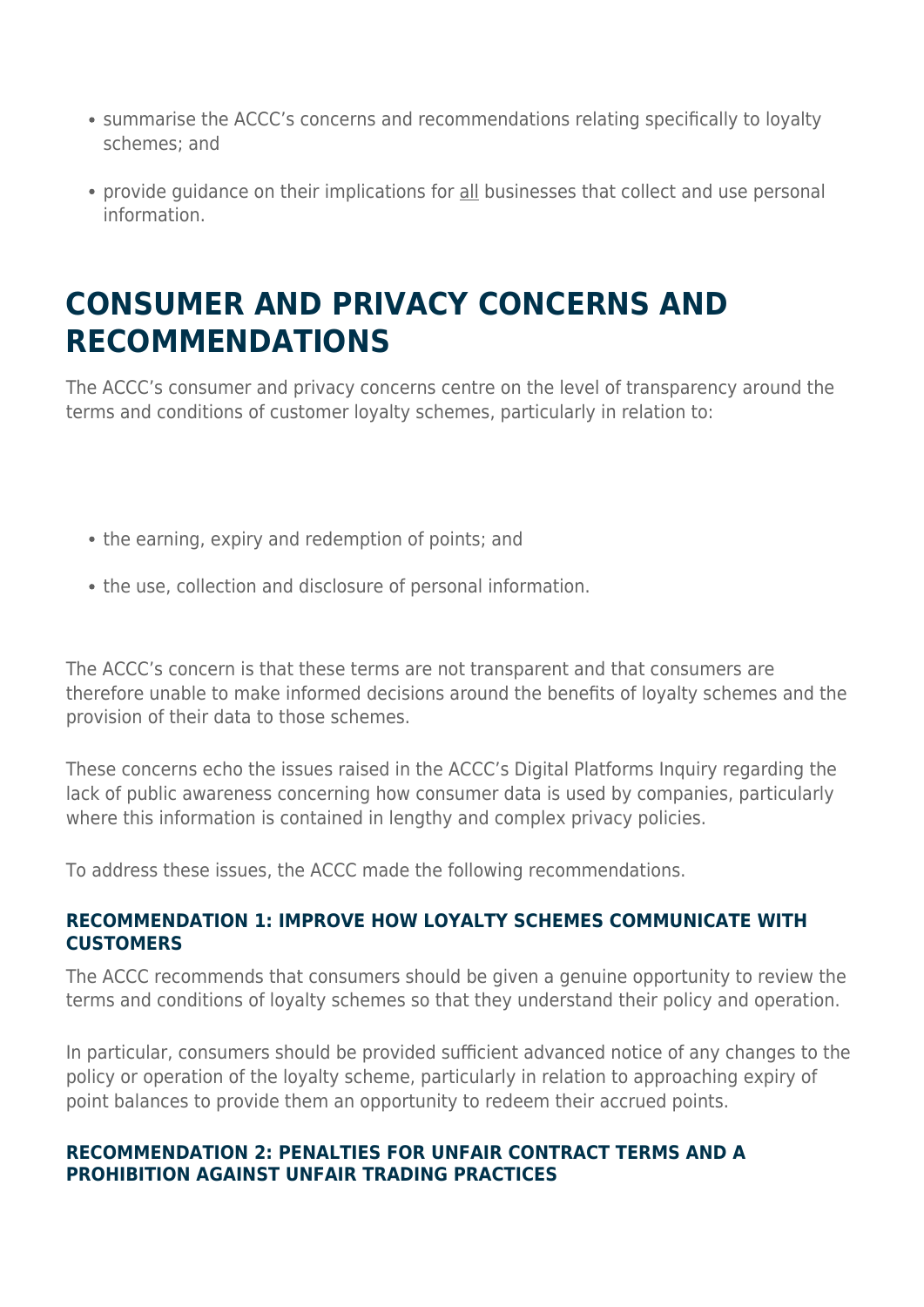As it did in the Digital Platforms Inquiry, the ACCC has used this market study as a platform to advocate for the introduction of a prohibition against unfair trading practices and penalties for unfair contract terms.

The introduction of a prohibition against unfair trading practices may widen the scope of conduct caught by the consumer law and potentially create significant uncertainty for all businesses, not just loyalty schemes. It is unclear how the standard of "unfair" would be applied to particular conduct and the extent to which it would differ from the existing prohibitions against unconscionable conduct or unfair contract terms.

#### **RECOMMENDATION 3: END THE PRACTICE OF AUTOMATICALLY LINKING MEMBERS' PAYMENT CARDS TO THEIR LOYALTY SCHEME PROFILE**

The ACCC made a specific recommendation that the practice of linking members' payment cards to their loyalty scheme profiles – so that their purchases can be tracked regardless of whether they scan their loyalty card – should end.

Notably, the ACCC indicated that its concerns about this practice could not be sufficiently addressed by disclosing the practice to consumers in the terms and conditions. The ACCC commented that consumers that decide to discontinue their use of loyalty schemes are unlikely to actively cancel their membership and ensure their card details are removed and no longer tracked.

#### **RECOMMENDATION 4: IMPROVE THE DATA PRACTICES OF LOYALTY SCHEMES**

In making this recommendation, the ACCC has specifically stated that loyalty schemes "need" to make their privacy and data polices less opaque and provide consumers with meaningful control over their data.

The action recommended by the ACCC includes providing consumers with clear information about the disclosure of their personal information to other sources, third party advertising and the use of their personal information for targeted advertising and providing consumers with meaningful opt-outs for these practices.

The ACCC also suggests that click-wrap agreements could potentially contain unfair contract terms and that privacy policies need to be brought in line with the Privacy Act 1988.

#### **RECOMMENDATION 5: STRENGTHEN PROTECTIONS IN THE PRIVACY ACT AND BROADER REFORM OF THE AUSTRALIAN PRIVACY LAW**

The ACCC reiterated its recommendations from the Digital Platforms Inquiry that the Privacy Act is strengthened, including by updating the definition of personal information, strengthening notification requirements for the collection of personal information, requiring consent when personal information is collected and erasing personal information when requested.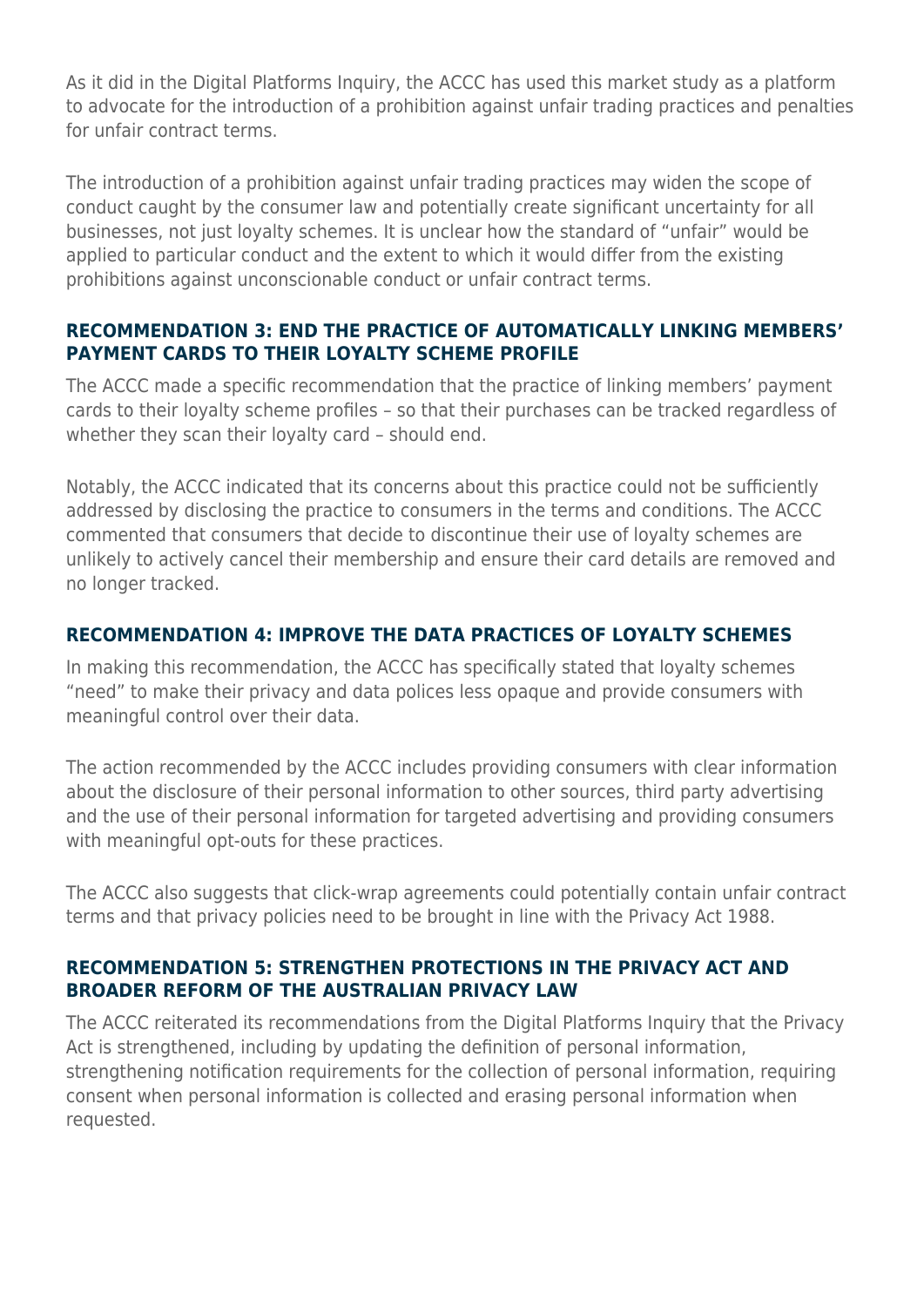### **THE POTENTIAL FOR COMPETITION CONCERNS – BUT NO EXAMPLES OR RECOMMENDATIONS**

The ACCC outlined the potential for anti-competitive effects relating to loyalty schemes, but did not identify any particular instances where it thought such effects had occurred and did not make any competition related recommendations.

The potential anti-competitive effects identified by the ACCC focussed on the 'lock up' of customers and the difficulty that businesses without a loyalty scheme (or with a less successful loyalty scheme) would have competing for those customers. However, as noted, the ACCC did not identify any instances where these concerns were playing out in reality.

The ACCC also highlighted the collection and use of consumer data by loyalty schemes as raising the potential for competition concerns by increasing barriers to entry and expansion and allowing companies to retain their market power. The ACCC has said that this will be considered as part of merger decisions and competition assessments.

### **IMPLICATIONS FOR ALL BUSINESSES COLLECTING AND USING PERSONAL INFORMATION**

The ACCC is increasingly looking to take enforcement action under the Australian Consumer Law in relation to data practices. While the loyalty schemes industry is on notice, this risk applies more broadly to any business collecting or using personal information.

The ACCC recently launched proceedings under the Australian Consumer Law against Google in relation to its collection and use of personal information. It has stated that it has another four competition and consumer law investigations into Google and Facebook on foot.

This type of action is not limited to the large digital platforms: the ACCC is also taking action against HealthEngine, an online health booking platform, for misusing user information, including by misleading users about how their personal information would be disclosed to other parties.

In light of these risks, all companies should consider how the ACCC's recommendations in this market study, and in the Digital Platforms Inquiry, might apply to their business. Specifically, companies should review their terms and conditions and policies concerning personal information and consider whether they:

- raise unfair contract term concerns, particularly where key terms regarding the use of data or the benefits of giving that data are able to be unilaterally changed;
- are clear, accessible and readable length and complexity should be minimised and the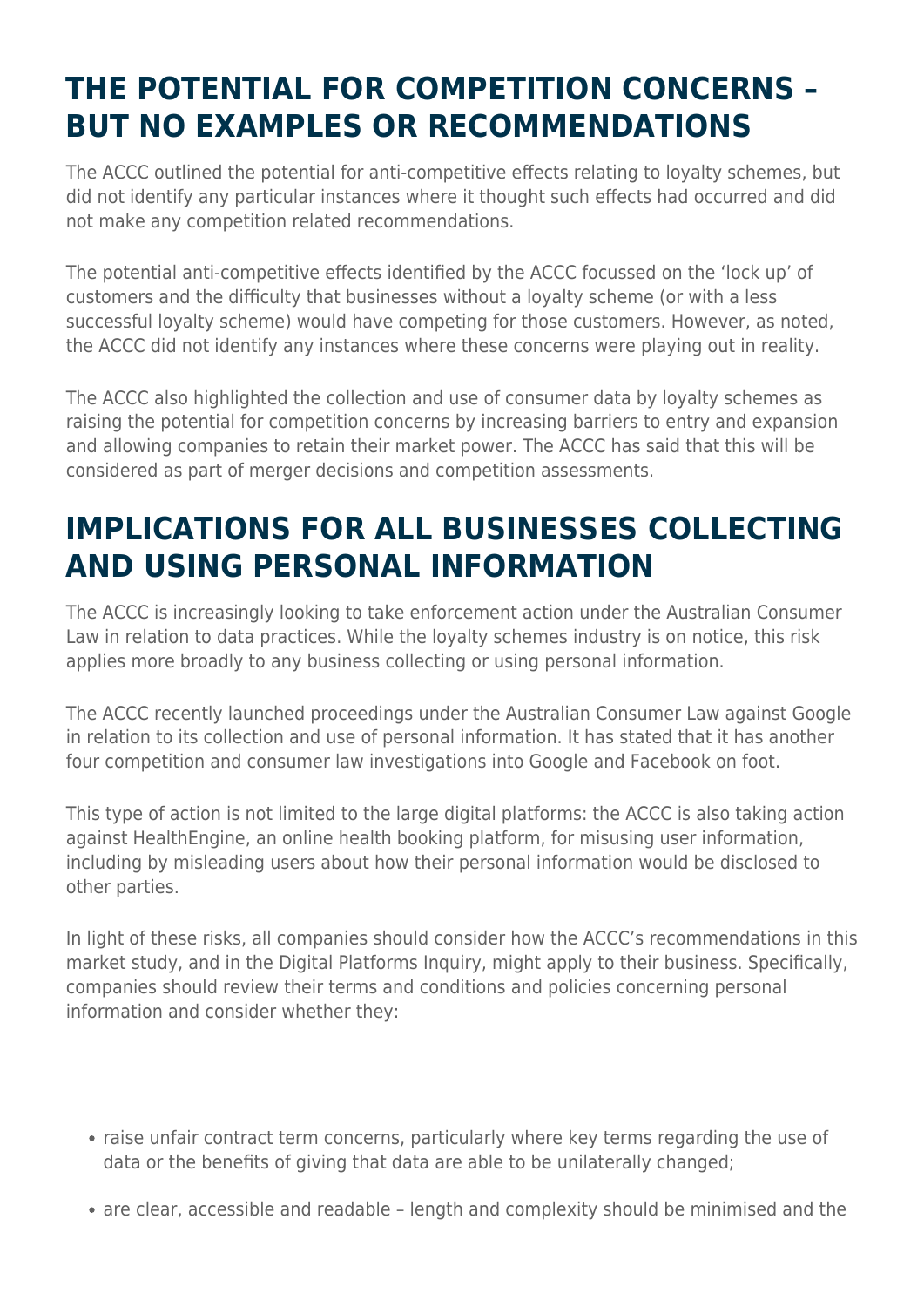policy should be easy for consumers to find and navigate;

- adequately highlight the key aspects of how personal information is collected, used and disclosed;
- clearly disclose where personal information is shared and how advertising may be targeted; and
- contain definitions that are consistent with the Privacy Act

Businesses tracking credit card use should also heed the ACCC's very strong view that such practices should be ceased.

With the Government due to respond to the ACCC's recommendations in the Digital Platforms Inquiry report early next year, it is possible that businesses will be forced to address these issues irrespective of whether they independently decide to do so.